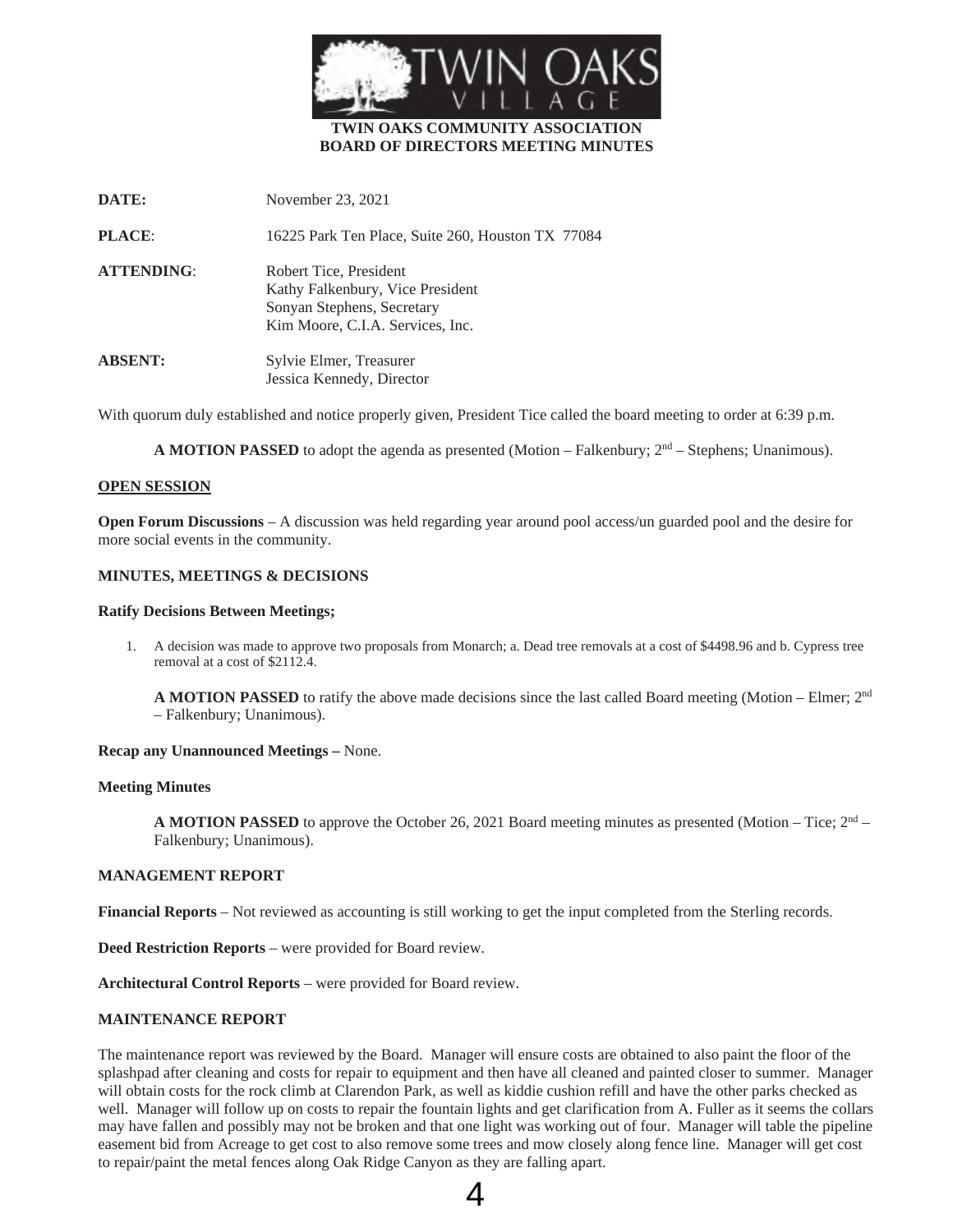**A MOTION PASSED** to approve Parker's Pressure Washing to pressure wash Clarendon Park at a cost of  $$974,25$  (Motion – Falkenbury;  $2<sup>nd</sup>$  – Stephens; Unanimous).

# **BIG OAKS MUD**

Secretary Stephens gave an update regarding the MUD stating; The ponding between the pool and trails the operating is looking into and says this is not a meter leak, but could be irrigation lines. Mr. Tice offered to meet him out there as he believes he is looking at the wrong area. Ms. Stephens will follow up with the operator to arrange. The bonds were discussed and the MUD has plans for an open space master plan between the school and the trails. The MUD plans to put some pet waste stations along the trails and trim some trees in the trails area as well.

## **COMMITTEES REPORTS**

**ARC –** Mr. Tice reported that the committee has been very busy reviewing applications for various improvements.

**Social –** No report.

Yard of the Month – It was noted that a Holiday decorating contest would be held and there will be six prizes awarded. A flyer will go out shortly.

# **UNFINISHED BUSINESS**

**O'Neal & Holmes CPA** – The Board reviewed an engagement letter from O'Neal & Holmes, CPA to perform a 2020/2021 compilation audit at a cost of \$8535.00 and prepare the 2021 tax return at a cost of \$415.00.

**A MOTION PASSED** to approve the above proposal from O'Neal & Holmes (Motion – Tice;  $2<sup>nd</sup>$  – Stephens; Unanimous).

## **NEW BUSINESS**

**Petty Cash Card with CiT –** Manager discussed with Board the need for an Association petty cash card for online purchases, etc. A decision was made by the Board to allow the Branch Manager, Kim Moore, to hold in safe a petty cash card for the Association's use. The Board was not interested in having a card for a board member out in the community.

**Volunteer Appreciation Dinner** – Manager will reserve Perry's La Centerra for December 16<sup>th</sup> in the evening for this event.

The next board of directors meeting was scheduled for January 25, 2022.

## **EXECUTIVE SESSION**

**Legal Matters** –The attorney status report was reviewed.

**Collections Update** – The collection update was made available for Board review.

**DR Recommendations for Last Chance Letters** – None.

**Homeowner Correspondence** – The Board reviewed correspondence from one owner regarding an ACC appeal.

#### **OPEN SESSION**

The open session was called to order and a verbal recap of all executive session decisions was given and is as indicated below.

**A MOTION PASSED** to deny the requested appeal regarding T0302015 violation 561 and inform owner that the garage door will need to be painted to match the base color of the home. (Motion – Falkenbury;  $2<sup>nd</sup>$  – Tice; Abstain - Stephens).